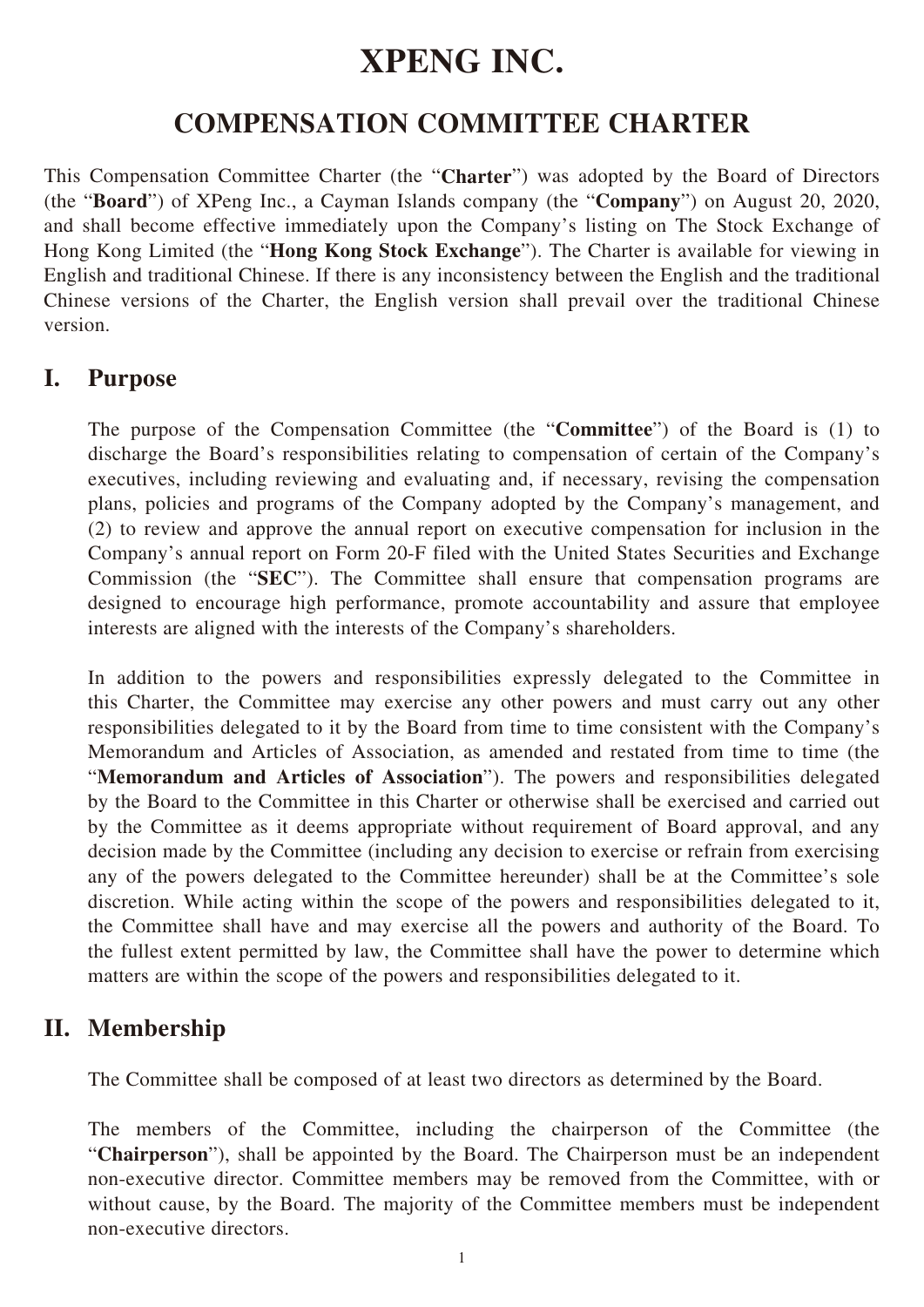#### **III. Meetings and Procedures**

The Chairperson (or in his or her absence, a member designated by the Chairperson) shall preside at each meeting of the Committee and set the agendas for Committee meetings. The Committee shall have the authority to establish its own rules and procedures for notice and conduct of its meetings so long as they are not inconsistent with any provisions of the Company's Memorandum and Articles of Association that are applicable to the Committee.

The Committee shall meet on a regularly scheduled basis at least once per year and more frequently as the Committee deems necessary or desirable. The Chairperson or any member of the Committee may call a meeting of the Committee. Any meeting of the Committee may be conducted in person or via telephone conference.

All non-management directors that are not members of the Committee may attend and observe meetings of the Committee, but shall not participate in any discussion or deliberation unless invited to do so by the Committee, and in any event shall not be entitled to vote. The Committee may, at its discretion, include in its meetings members of the Company's management, representatives of the independent auditor, the internal auditor, any other financial personnel employed or retained by the Company or any other person whose presence the Committee believes to be necessary or appropriate. Notwithstanding the foregoing, the Committee may exclude from its meetings any persons it deems appropriate, including but not limited to, any non-management director that is not a member of the Committee.

The Committee shall have the sole authority, as it deems appropriate, to retain and/or replace, as needed, any independent counsel, compensation and benefits consultants and other outside experts or advisors that the Committee believes to be necessary or appropriate. The Committee may also utilize the services of the Company's regular legal counsel or other advisors to the Company. The Company shall provide for appropriate funding, as determined solely in the Committee's discretion, for payment of compensation to any such persons retained by the Committee.

The Committee will cause to be kept adequate minutes of all its proceedings. The Chairperson shall report to the Board following meetings of the Committee if requested by the Chairman of the Board. Full minutes of meeting of the Committee shall be kept by a duly appointed secretary (the "**Secretary**") of the meeting and shall be open for inspection at any reasonable time on reasonable notice by any director.

Minutes of meetings of the Committee and the record of individual attendance at such meetings shall be prepared by the Secretary which shall be sent to all members of the Board within a reasonable time after the conclusion of any meeting of the Committee for their comment and records. For the purposes of recording attendance only, the attendance of an alternate of members of the Committee will not be counted as attendance by the relevant member of the Committee himself or herself. The minutes of meetings shall record details of the matters considered and decisions reached, including any concerns raised by directors or dissenting views expressed.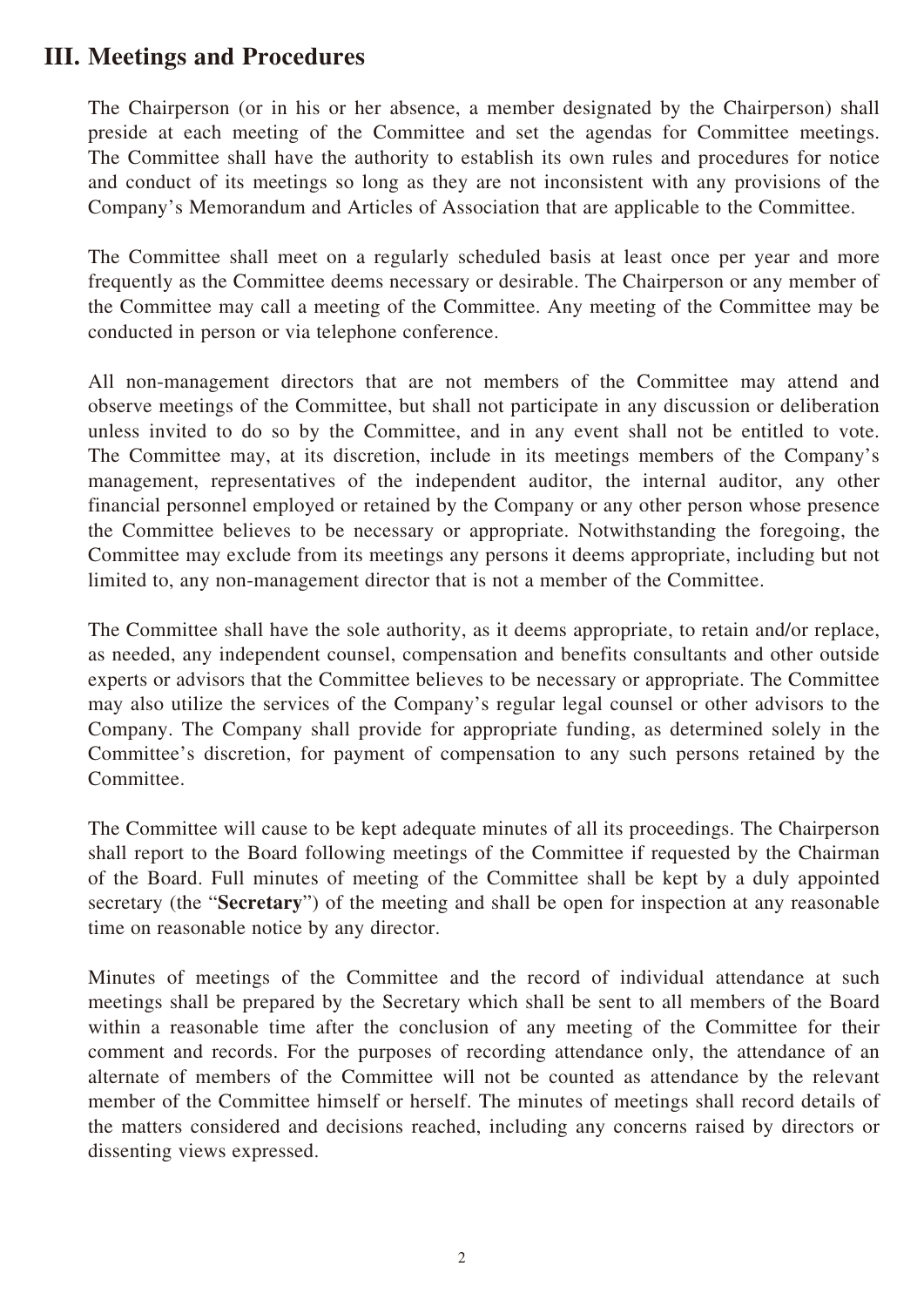The agenda and accompanying supporting papers shall be sent to all members of the Committee and to other attendees as appropriate at least three days before the date of the meeting (or such other period as the members may agree).

The Committee shall report back to the Board on their decisions or recommendations, unless there are legal or regulatory restrictions on their ability to do so (such as a restriction on disclosure due to regulatory requirements).

The corporate governance report (the "**CG Report**") prepared with reference to Appendix 14 of the Listing Rules must include a summary of the work of the Committee, with regards to its Charter, for the accounting period covered by both the half-yearly and annual report and disclose any significant subsequent events for the period up to the date of publication of the half-yearly and annual report, to the extent possible.

# **IV. Duties and Responsibilities**

- 1. The Committee shall, at least annually, review and evaluate and shall make recommendations to the board on the issuer's policy and structure for all directors' and senior management remuneration and on the establishment of a formal and transparent procedure for developing remuneration policy.
- 2. The Committee shall, at least annually, review and evaluate the performance of the Company's Chairman, Chief Executive Officer and Chief Financial Officer (individually, the "**Senior Officer**" and collectively, the "**Senior Officers**"); and shall either
	- i. determine, with delegated responsibility, the remuneration packages of individual executive directors and senior management; or
	- ii. to make recommendations to the board on the remuneration packages of individual executive directors and senior management.

This should include benefits in kind, pension rights and compensation payments, including any compensation payable for loss or termination of their office or appointment.

- 3. The Committee shall review and approve the management's remuneration proposals with reference to the board's corporate goals and objectives.
- 4. The Committee shall make recommendations to the board on the remuneration of nonexecutive directors.
- 5. The Committee shall consider salaries paid by comparable companies, time commitment and responsibilities and employment conditions elsewhere in the group.
- 6. The Committee shall review and approve compensation payable to executive directors and senior management for any loss or termination of office or appointment to ensure that it is consistent with contractual terms and is otherwise fair and not excessive.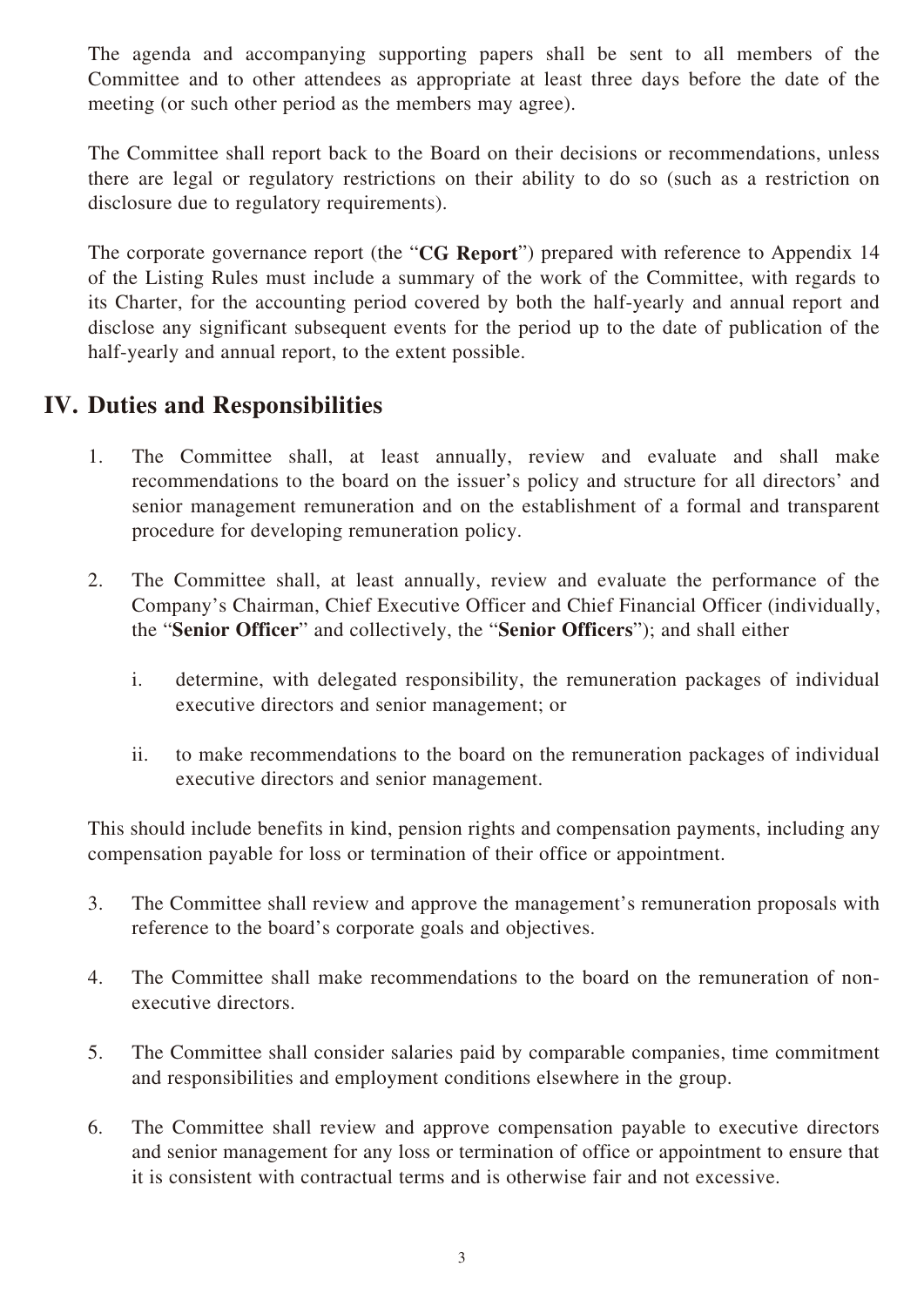- 7. The Committee shall review and approve compensation arrangements relating to dismissal or removal of directors for misconduct to ensure that they are consistent with contractual terms and are otherwise reasonable and appropriate.
- 8. The Committee shall ensure that no director or any of his associates is involved in deciding his own remuneration.
- 9. The Committee shall be responsible for reviewing all annual bonus, long-term incentive compensation, share option, employee pension and welfare benefit plans, and with respect to each plan, shall have responsibility for:
	- (a) setting performance targets of the Senior Officers under all annual bonus and longterm incentive compensation plans as appropriate;
	- (b) certifying that any and all performance targets of the Senior Officers under any performance-based equity compensation plans have been met before payment of any bonus or compensation or exercise of any executive award granted under any such plan(s) to any Senior Officer;
	- (c) administering each equity compensation plan in accordance with the terms thereof;
	- (d) granting any awards under any performance-based annual bonus, long-term incentive compensation and equity compensation plans to the Senior Officers, including share options and other equity rights (*e.g.,* restricted stock, stock purchase rights); and
	- (e) conducting an annual review of all compensation plans, including reviewing each plan's administrative costs, reviewing current plan features relative to any proposed new features, and assessing the performance of each plan's internal and external administrators if any duties have been delegated.
- 10. The Committee shall periodically review the Company's policies concerning perquisite benefits.
- 11. The Committee shall periodically review the Company's policies with respect to change of control or "parachute" payments, if any.
- 12. The Committee shall review and approve Senior Officer and director indemnification and insurance matters.
- 13. The Committee shall review and approve any employee loans in an amount equal to or greater than one hundred and twenty thousand United States dollars (US\$120,000.00).
- 14. The Committee shall review and approve the annual report on executive compensation for inclusion in the Company's annual report on Form 20-F filed with the SEC.